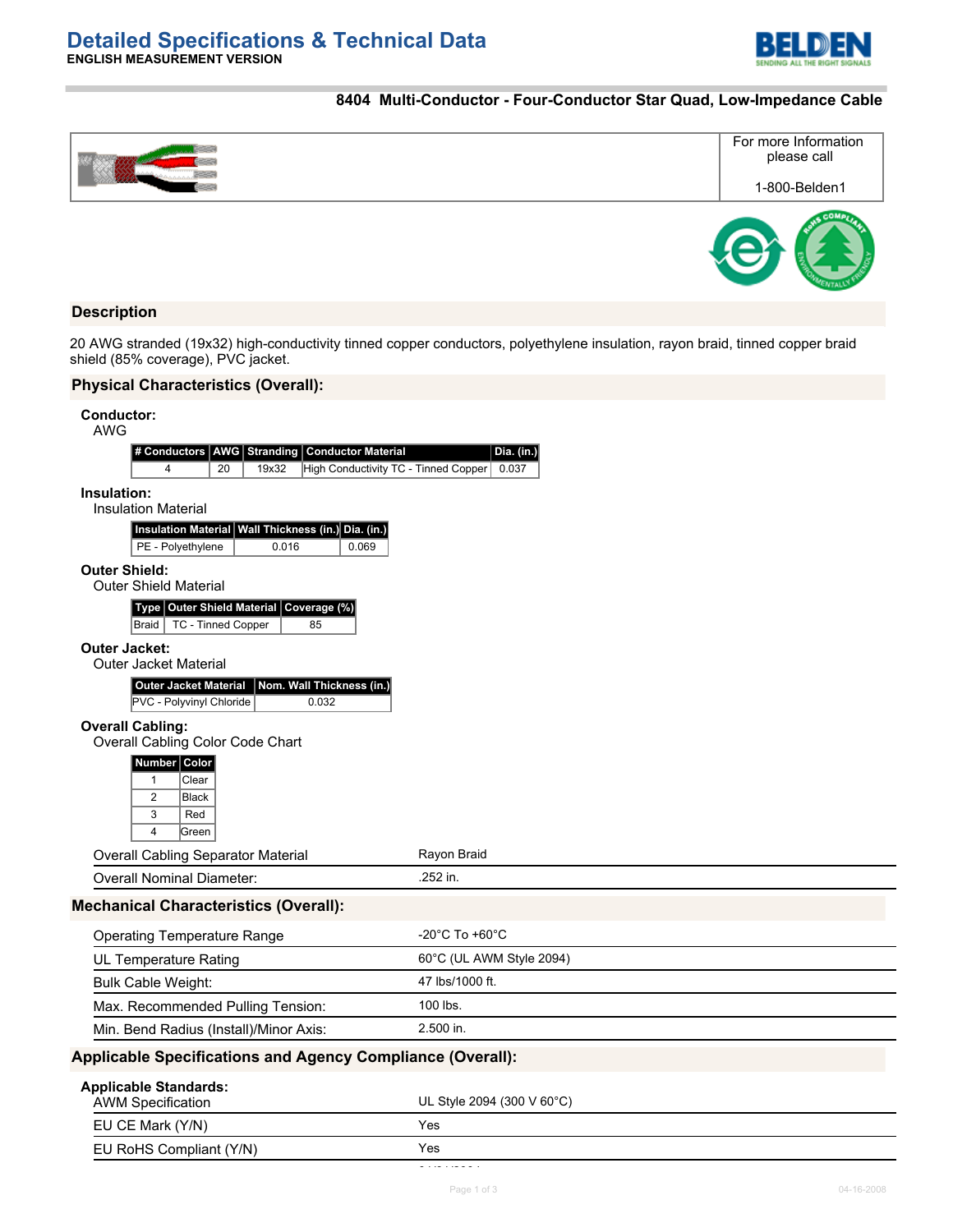# **Detailed Specifications & Technical Data**



|                                                                             | 8404 Multi-Conductor - Four-Conductor Star Quad, Low-Impedance Cable |
|-----------------------------------------------------------------------------|----------------------------------------------------------------------|
| EU RoHS Compliance Date (mm/dd/yyyy)                                        | 01/01/2004                                                           |
| <b>Flame Test:</b><br>UL Flame Test                                         | $VW-1$                                                               |
| Plenum/Non-Plenum:<br>Plenum (Y/N)                                          | N                                                                    |
| <b>Electrical Characteristics (Overall):</b>                                |                                                                      |
| Nom. Characteristic Impedance<br>Impedance (Ohm)<br>45.000                  |                                                                      |
| Nom. Inductance<br>Inductance (µH/ft)<br>0.200                              |                                                                      |
| Nom. Capacitance Conductor to Conductor<br>Capacitance (pF/ft)<br>23.000    |                                                                      |
| Nom. Cap. Between Cond. in a Quad Config.<br>Capacitance (pF/ft)<br>49.000  |                                                                      |
| Nominal Velocity of Propagation<br>VP (%)<br>66                             |                                                                      |
| Nom. Conductor DC Resistance<br>DCR @ 20°C (Ohm/1000 ft)<br>10.200          |                                                                      |
| Nominal Outer Shield DC Resistance<br>DCR @ 20°C (Ohm/1000 ft)<br>3.230     |                                                                      |
| Max. Operating Voltage - UL<br>Voltage<br>300 V RMS (UL AWM Style 2094)     |                                                                      |
| Max. Recommended Current<br><b>Current</b><br>3.1 Amps per conductor @ 25°C |                                                                      |
| <b>Other Electrical Characteristic 1</b>                                    | 2/c 17 AWG equivalent DCR when connected to a 3-pin XLR.             |
| <b>Notes (Overall):</b>                                                     |                                                                      |

Notes Quad connection scheme: The two blue wires (or wires directly opposite one another) are connected together to form one conductor, and similarly the two white wires (or remaining wires) are connected together to form the second conductor.

## **PUT UPS AND COLORS:**

| Item #        | Putup    | Ship Weight | Color         | Notes | <b>Item Desc</b>     |
|---------------|----------|-------------|---------------|-------|----------------------|
| 8404 060100   | 100 FT   | 5.400 LB    | <b>CHROME</b> |       | 4#20 PE SHLD PVC CHR |
| 8404 0601000  | 1.000 FT | 49.000 LB   | <b>CHROME</b> | l C   | 4#20 PE SHLD PVC CHR |
| 8404 060500   | 500 FT   | 23.000 LB   | <b>CHROME</b> | l C   | 4#20 PE SHLD PVC CHR |
| 8404 060U1000 | 1.000 FT | 48.000 LB   | <b>CHROME</b> |       | 4#20 PE SHLD PVC CHR |

**Notes:**

C = CRATE REEL PUT-UP.

Revision Number: 1 Revision Date: 05-14-2007